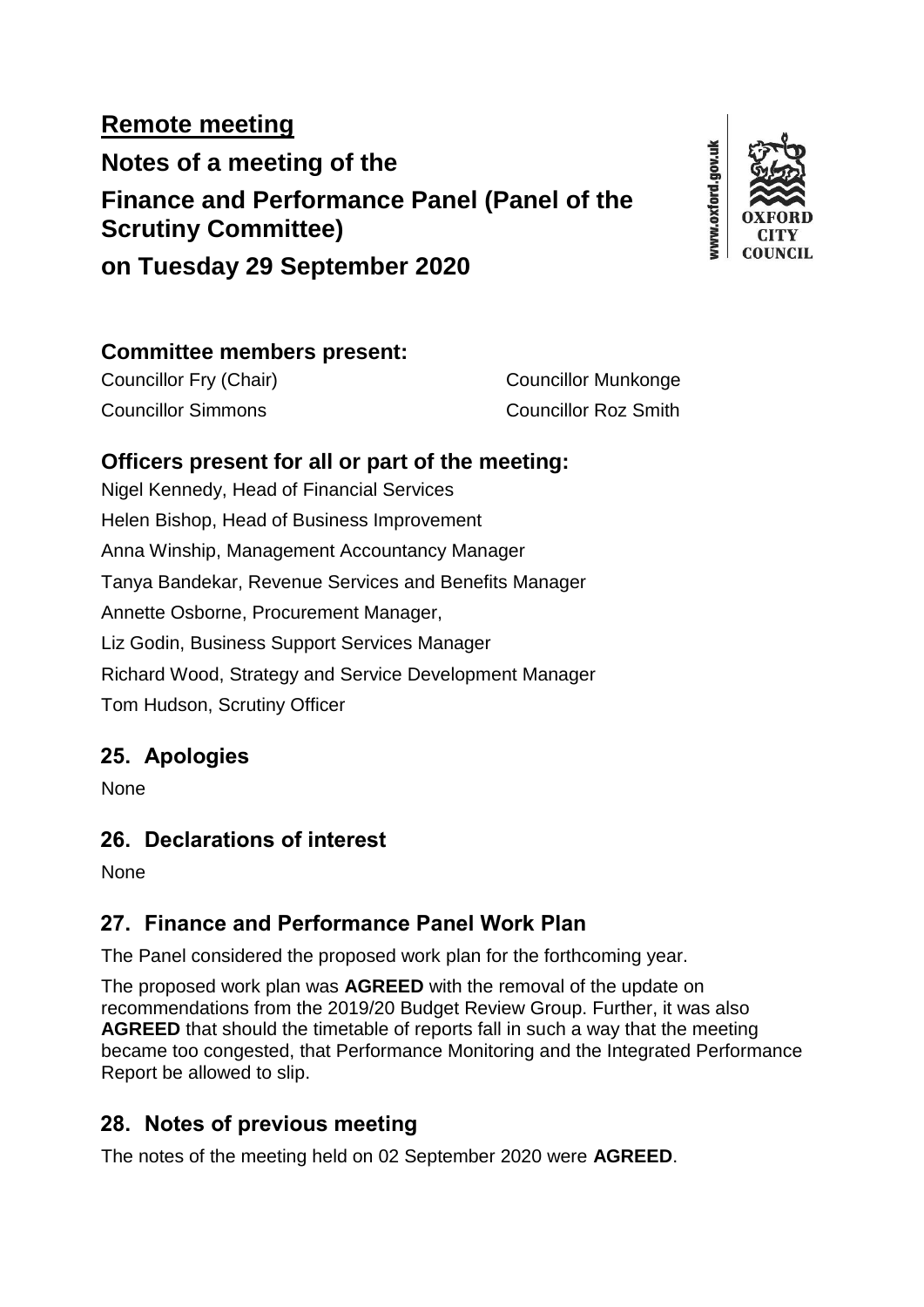# **29. Performance Monitoring Q1**

The Panel **AGREED** to amend the order of the agenda, to take agenda item 7 – Performance Monitoring – next.

Liz Godin, Business Support Services Manager, presented the report on Performance Monitoring Q1. Since the last time Performance Monitoring had been previously considered, the report had been simplified. The Panel sought clarification on which targets presented were monthly targets, and which were annual targets. It was requested that these different target-types be clarified. Further clarification was also requested in relation to target ED002: measures to reduce the Council's carbon footprint by 5% each year below what it would otherwise have been.

The Panel noted the difficulty in meeting the existing target, WR001: the number of people moved into work through the Welfare to Work team. Richard Wood, Strategy and Service Development Manager confirmed that the target was a pre-Covid target, based on the labour market conditions at the time and that it would be very difficult to meet in the current circumstances. However, the target for next year would reflect the challenges of the labour market more closely. The success of the Council in meeting deadlines for responding to DHP payments was lauded, but caution sounded over whether that, given the figures only covered to June, they would deteriorate. The Strategy and Service Development Manager confirmed that to date the target was still being maintained and, to the surprise of those involved in the service, DHP applications had not significantly increased. As unemployment grew, however, this number was expected to grow.

Discussing the positive performance of the target around days lost to sickness discussion was held over whether, given the much greater variation in working situations at home compared to working in the office, attendance figures were as useful a proxy for productivity as they had previously been. It was further discussed whether there would be a use in disaggregating short and long term absence-targets given the difference in impact of each and the interventions required by to manage them. It was requested of Helen Bishop, Head of Business Improvement that additional commentary be provided around long-term and short-term absence levels, causes of absence and staff wellbeing.

Finally, the Panel sought more up to date information regarding the success of the Council in collecting business rates and council tax. Tanya Bandekar, Revenue Services and Benefits Manager confirmed that council tax collection to early September was running 1% behind the previous year, and business rate collection down 4%. In addition, the Council had taken a soft approach to debt recovery during the lockdown period, not enforcing payment immediately but coming to payment arrangements to allow individuals and businesses to pay their dues at a later point. This was anticipated to improve collection rates later on in the year. The collectable business rate level was lower than last year due to many businesses being exempted from paying business rates this year.

It was **AGREED** to recommend the following Cabinet:

- *1) That in the setting of its corporate performance measures for next year, the Council introduces targets for short and long-term sickness levels.*
- *2) That the Council investigates ways of measuring and monitoring productivity which take homeworking and the variable suitability of homeworking environments into account.*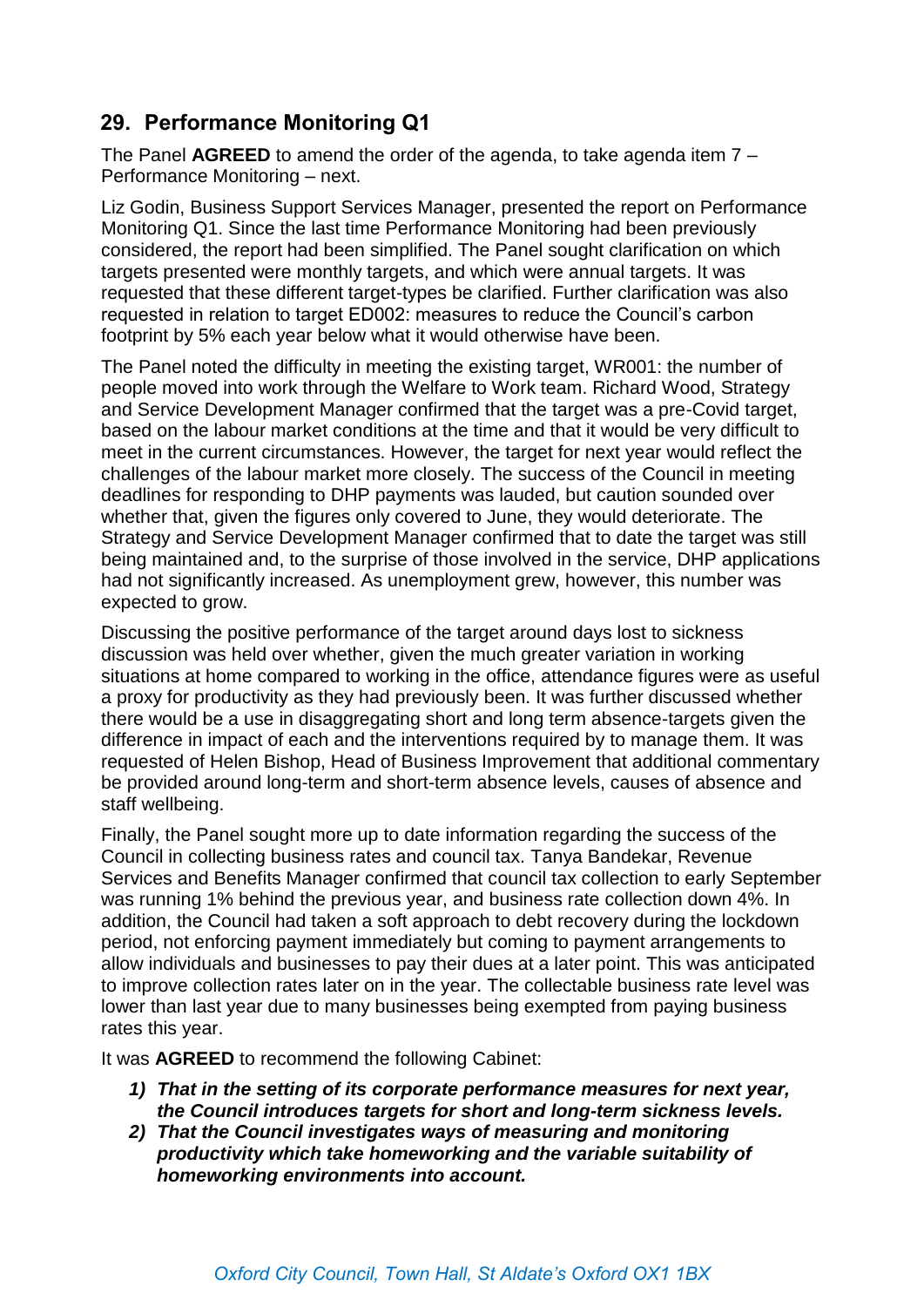# **30. Social Value in Procurement (update)**

Annette Osborne, Procurement Manager, presented an update report to the Panel on the Council's implementation of weighting social value within its procurement processes.

Previously, the Panel had recommended and Cabinet accepted a suggestion that the Council should benchmark its spending with local businesses against similar councils. Preliminary work on this had begun with consideration given to looking at whether to include unitary authorities and London boroughs as comparators. Ultimately, it was decided to focus only on city councils in order to provide the closest comparisons. The work of benchmarking was due to be expedited significantly by an additional member of the team joining. Data was not readily available online, so it would require in-person contact to find the details sought. Suggestion from the Panel was that Birmingham should be included owing to the quality of its social value policy developed from hosting the Commonwealth Games. This was agreed to.

A lot of general work was being done to finesse the Council's incorporation of social value into its procurement via actions arising from the recently-adopted Procurement Strategy. In particular, links were being developed with Manchester and Preston, both considered to be leading practitioners in this area. Although social value weightings in the procurement process had not been increased from 5% to 10% across the board, flexibility had been created to allow an increase where justified. This had been used in a recent tender to put a 10% weighting on the social value responses. The advice of other councils was highlighted as being very welcome in establishing rules around when and how to apply a heavier weighting to social value.

The second recommendation, for a meeting to be held for stakeholders had been stalled for a number of reasons: the team being temporarily understaffed at a time when it was developing the draft Procurement Strategy, as well as the challenges of Covid. Nevertheless, progress in the wider area had been achieved in getting the agreement of Bucks and Oxon Procurement Group to discuss social value at its forthcoming meeting, and arranging to run webinars and training for SMEs via B4 Business. The meeting itself would be run via Zoom. It was requested and agreed that members of the Finance and Performance Panel, and Audit and Governance Committee be invited to the meeting.

The Panel **NOTED** and welcomed the report.

## **31. Integrated Performance Report Q1**

Anna Winship, Management Accountancy Manager presented the Integrated Performance Report Q1 to the Panel, detailing the main financial, performance and risk issues faced by the Council.

The financial position was presented as an update to the estimates of the impact of Covid previously made and considered by the Panel in July. The outturn position of the General Fund was forecast to be an adverse variance of £8.991 million, an adverse variance in the Housing Revenue Account of £2.272 million, and slippage on the capital programme of with slippage of £24.369 million leaving a total outturn of £96.270 million.

The major causes of the adverse variance within the General Fund included:

Business Improvement: an adverse variance of £0.280 million relating to additional cost for telephony services due to most staff working from home and a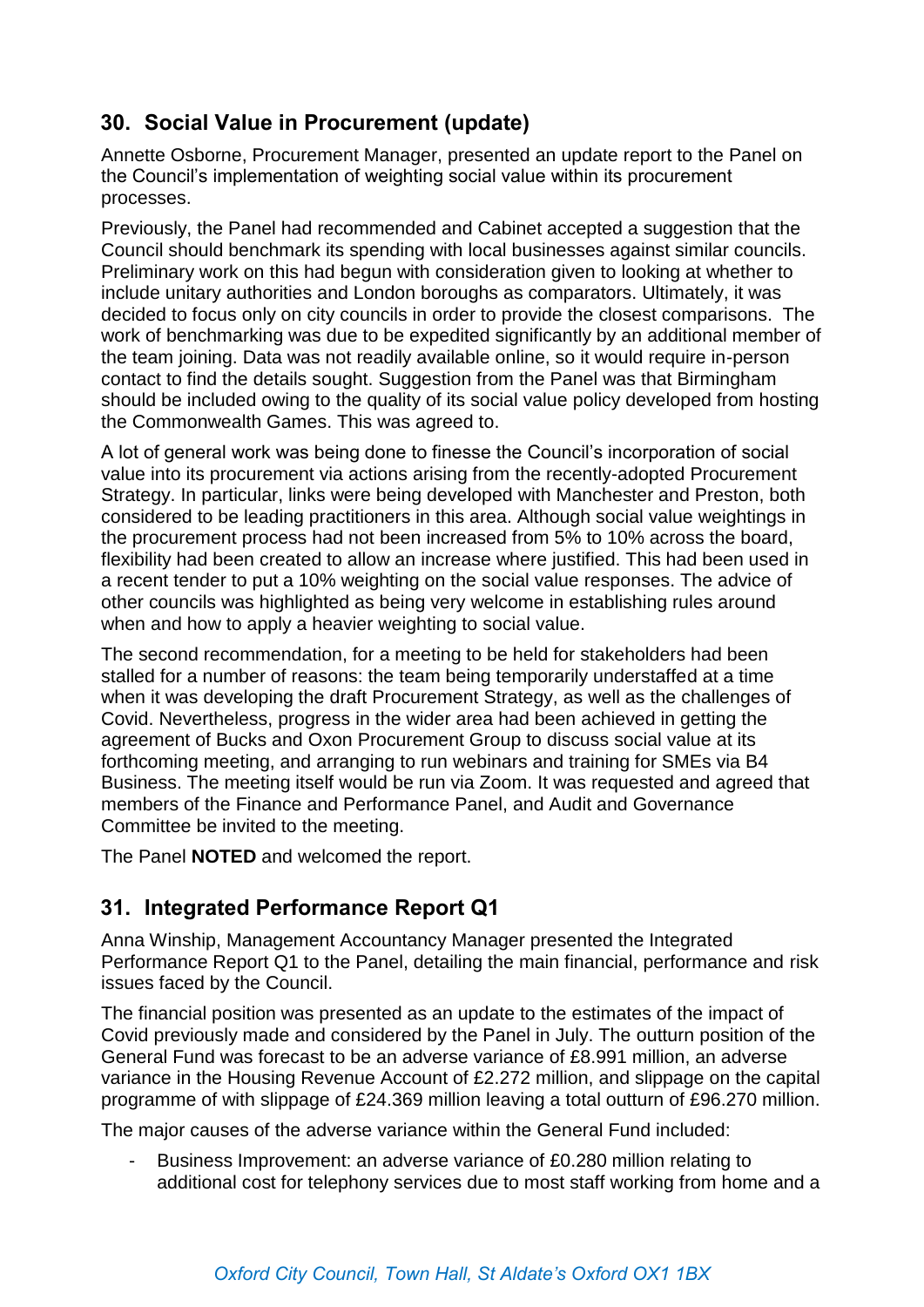higher usage of telephones for call and use of data heavy applications such as Teams and Zoom, a notable cost for data usage and storage over and above the contract price with the data centre provider and costs associated with the purchase of new phones and laptops to enable staff to work at home more effectively.

- Community Services: a net loss of £0.850 million arising from reduced income and additional costs relating to leisure services and the setting up and running of the locality hubs.
- Regeneration and Economy: a fall in the collection of commercial property income from 73% to 55% over the course of one quarter, reflecting the impact of Covid on tenants
- Housing Services: an adverse variance of £0.940 million, £0.532 million relating to the cost of providing accommodation and food to rough sleepers for the 3 months to June 2020, and £0.408 million relating to health and safety and compliance works required across the property portfolio
- ODS Client: an adverse variance of £4.005 million, £2.800 million relating to projected loss of car parking income for the year, and £1.155 million relating to the reduction of expected dividend payment to be received from Oxford Direct Services (ODS) due to them unable to carry out much of their repairs work during lockdown.

Following questioning, it was confirmed to the Panel the expected amount from lost income the Council expected to reclaim from government was in the order of approximately £3 million.

Forecasts regarding the HRA position were presented as being an adverse variance of £2.272 million, consisting mainly through increases in void periods between lettings, support for tenants during lockdown, and bad debt provision on rental income. The Panel questioned the necessity of making bad provision at the current time; whilst it was accepted that there was uncertainty in the overall figure, it was deemed prudent to make allowance due to concern over rental arrears. The likelihood was that debts would not be recovered in-year, which would mean bad debts being chased in the next financial year.

For the Capital Programme, the budget, as approved by the Council at its meeting in February 2020, had been set at £142.567 million. Since that date the budget was increased by £20.747 million to take account of unspent balances rolled forward from 2019-20, giving a budget of £163.314 million as reported to the Cabinet in June 2020 as part of the April update. Further adjustments since then were made which reduced the budget by £42.285 million to £121.028 million. Further net slippage of £24.369 million since last reported resulted in a forecast outturn of £96.270 million. The main causes of the variance were identified as Covid-related overspends at the Museum of Oxford, pausing of work at East Oxford Community Centre and the Covered Market due to Covid, the rescheduling of loans to OCHL due to Covid, weather and Covidrelated delays at Seacourt Park and Ride, overspends on the new Housing Management system, the removal of replacing grey fleet vehicles from the budget, and re-timetabling of the Oxford and Abingdon flood alleviation scheme.

In addition to the variances, an optimism bias to balance the challenges of project delivery had been applied to the capital budget, reducing it by £15 million. The Panel questioned the need for applying an optimism bias, suggesting that it made understanding the outturn figures more difficult to understand. An alternative means of